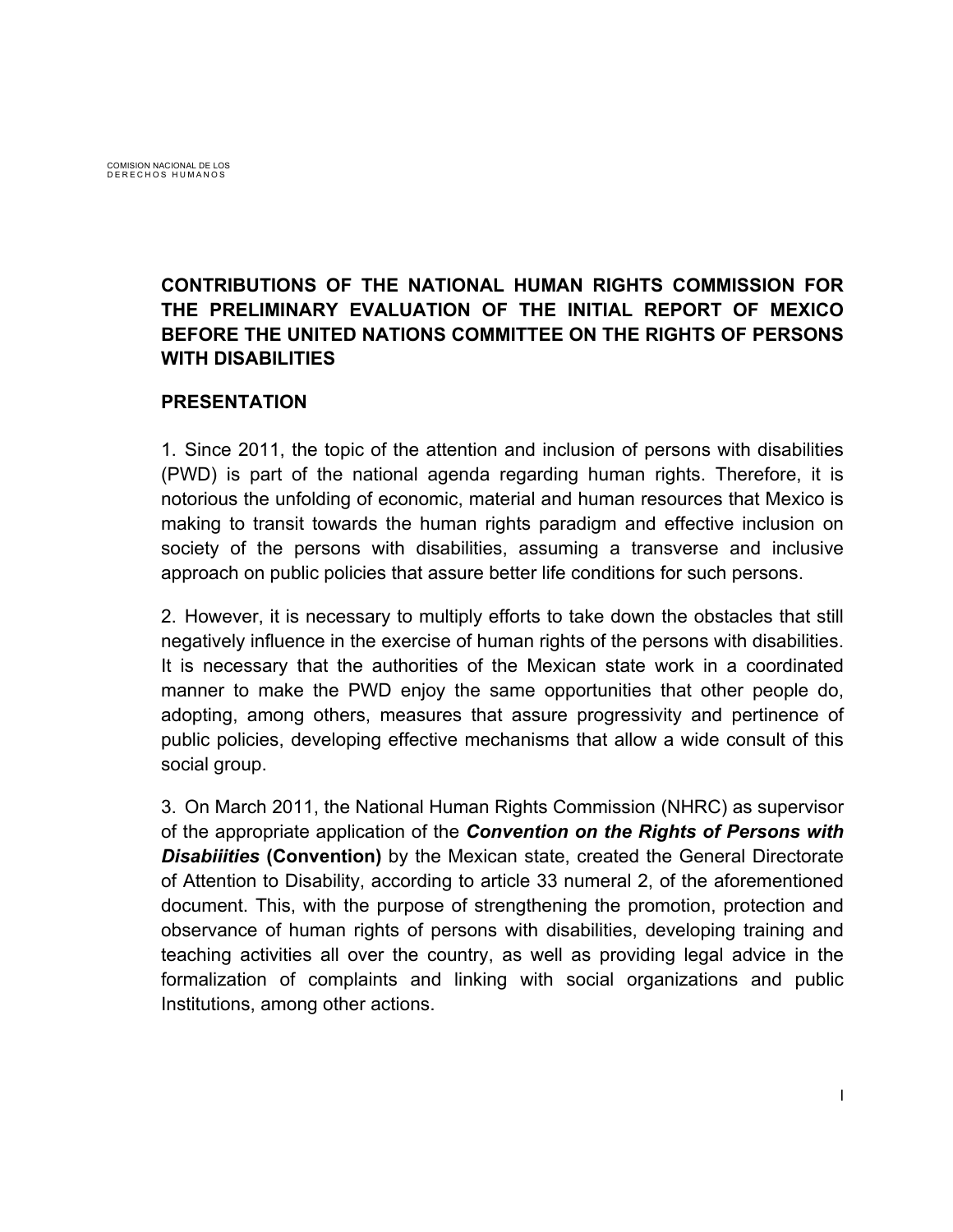**COMISION ACIONS CONTACT CONTROL** COMISION MACION COMISION CONTROL CONTROL CONTROL CONTROL CONTROL CONTROL CONTROL CONTROL CONTROL CONTROL CONTROL CONTROL CONTROL CONTROL CONTROL CONTROL CONTROL CONTROL CONTROL CONTROL CON 4. Through the General Directorate of Attention to Disability of the NHRC, information has been delivered to the PWD in all federative entities of the country, and has a direct participation with equal opportunities, including the rural surroundings in which unfortunately intersectoral marginalization and multifactorial discrimination are still accentuated.

5. As a result of the alliances established with social organizations of and for persons with disabilities and Institutions that promote and protect human rights of groups in vulnerable situation, it has been possible to gather impressions, concerns, and complaints formalized before the NHRC for violations to the rights of the persons with disabilities, that have derived in conciliations, press releases, recommendations and unconstitutional actions,

#### **A.** PUBLIC POLICIES

6. The *National Program for the Development of Persons with Disabilities 2009- 2012* (PRONADDIS), since its launch on July 2009, it established nine objectives from which the inclusion of the persons with disabilities would be addressed from various perspectives as a multidimensional and interdisciplinary issue, making obligatory a cross-directional approach in the political task. This program incorporated scopes previously not contemplated in the Mexican legal system, such as the civil and political rights, legal certainty, the participation of persons with disabilities in culture, sports and political life, and it assumes as one of its main axis, the activities of awareness, according to article 8 of the Convention.

7. In 2011, the General Law for the Persons with Disabilities was abrogated (2005); and on May  $30<sup>th</sup>$  of that year the General Law for the Inclusion of the Persons with Disabilities was issued in the Federation Daily Gazette. This law keeps an important relationship and it is in harmony with the Convention. It contains the decentralization of the National Counsel for the Development and the Inclusion of Persons with Disabilities, transferred by decree published in the Federation Daily

Gazette on March 29<sup>th</sup>, 2013 to the Ministry of Social Development, previously assigned to the Ministry of Health, achieving an integral development perspective based in the auto-sustainability.

inclusion of the persons with disabilities in the federative entities with access to the  $\frac{1}{2}$ 8. Similarly, in 2011 it can be observed an important strengthening in the public resources assigned in the federal order for the adoption of specific measures regarding the persons with disabilities and their effective inclusion in the Mexican society, such as the Fund for the Accessibility of the Persons with Disabilities to the Public Transport, circumstance that became in the fulfillment of greater actions of accessibility for the aforementioned resource.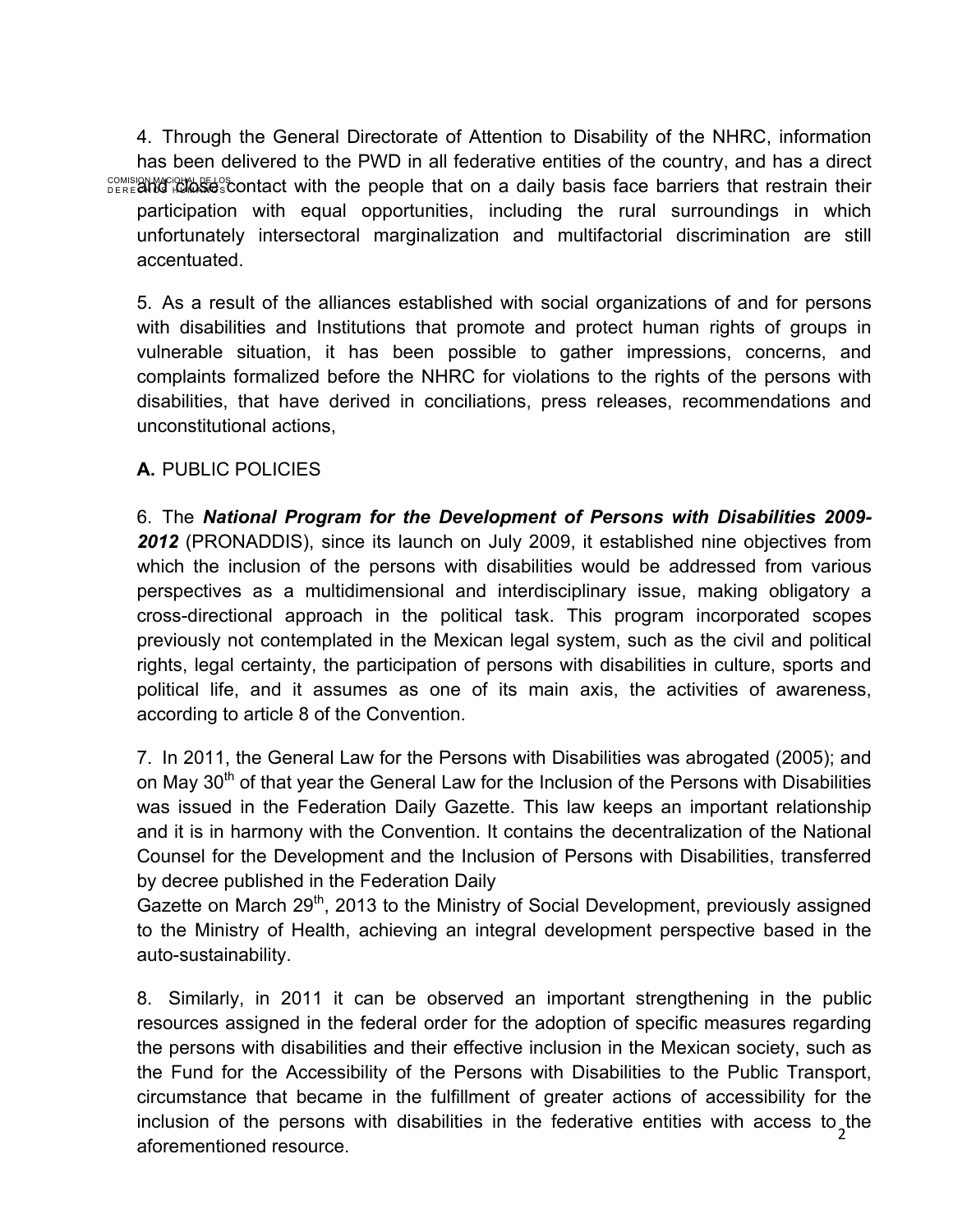COMISION MACHOLOGE APS a relevant institutional transformation in the federative entities, that are 9. From the adoption of the *Convention on the Rights of Persons with Disabilities* and the entrance into force of the constitutional reform on human rights of 2011, it can transforming from an assistance perspective to operate with an integral approach, including the thrust of measures like the management and attainment of its autonomy, in order to influence directly on public policies, like the case of the *Instituto Guanajuatense para las Personas con Discapacidad* in the state of Guanajuato.

10. There have also emerged public policies for the labour inclusion of the PWD without discrimination, such as the Work and Training Program for the Persons with Disabilities 2009-2012, and it is promoted modifications to make the facilities of the Mexican Social Security Institute (IMSS) accessible for the persons with disabilities, in addition that a plural committee has been integrated that influences in the IMSS internal policies, that handles issues regarding legislation and civil protection.

11. Additionally, measures have been encouraged regarding information and communication accessibility for persons with visual disabilities and the hearing impaired, including the positioning of tactile guides in strategic public places and graphics of easy comprehension; superior distance education programs have been implemented which in 2010 included a population with disabilities corresponding to 1.6 of the total student population.

12. Other measures to promote such issue are being implemented in the federative entities, by implementing municipal measures for the inclusion of the persons with disabilities, although some are still dependent of the National and State System for the Integral Development of the Family (DIF), an institution that historically has been responsible of the subject of the persons with disabilities in Mexico.

13. An increasing interest is perceived in order to comply with the Convention, as well as the increasing concern by the authorities in their different orders of competence to carry out strategies to harmonize their legislations according to the human rights contained in the United Mexican States Constitution and in the international treaties from which Mexico is part of.

14. In sum, important progresses are observed in the country regarding mainly in accessibility to health, education and employment. Topics are still pending to be reinforced, such as the equal recognition as person before the law, the access to justice, the right to live in the community and in an independent way, the respect of home and family, the right to participate in politics and public life of the country, among others.

## **B. ACTIONS OF THE MECHANISM FOR THE PROMOTION, PROTECTION AND SUPERVISION OF HUMAN RIGHTS OF THE PERSONS WITH DISABILITIES**

15. Through the General Directorate of Attention to Disability, the National Human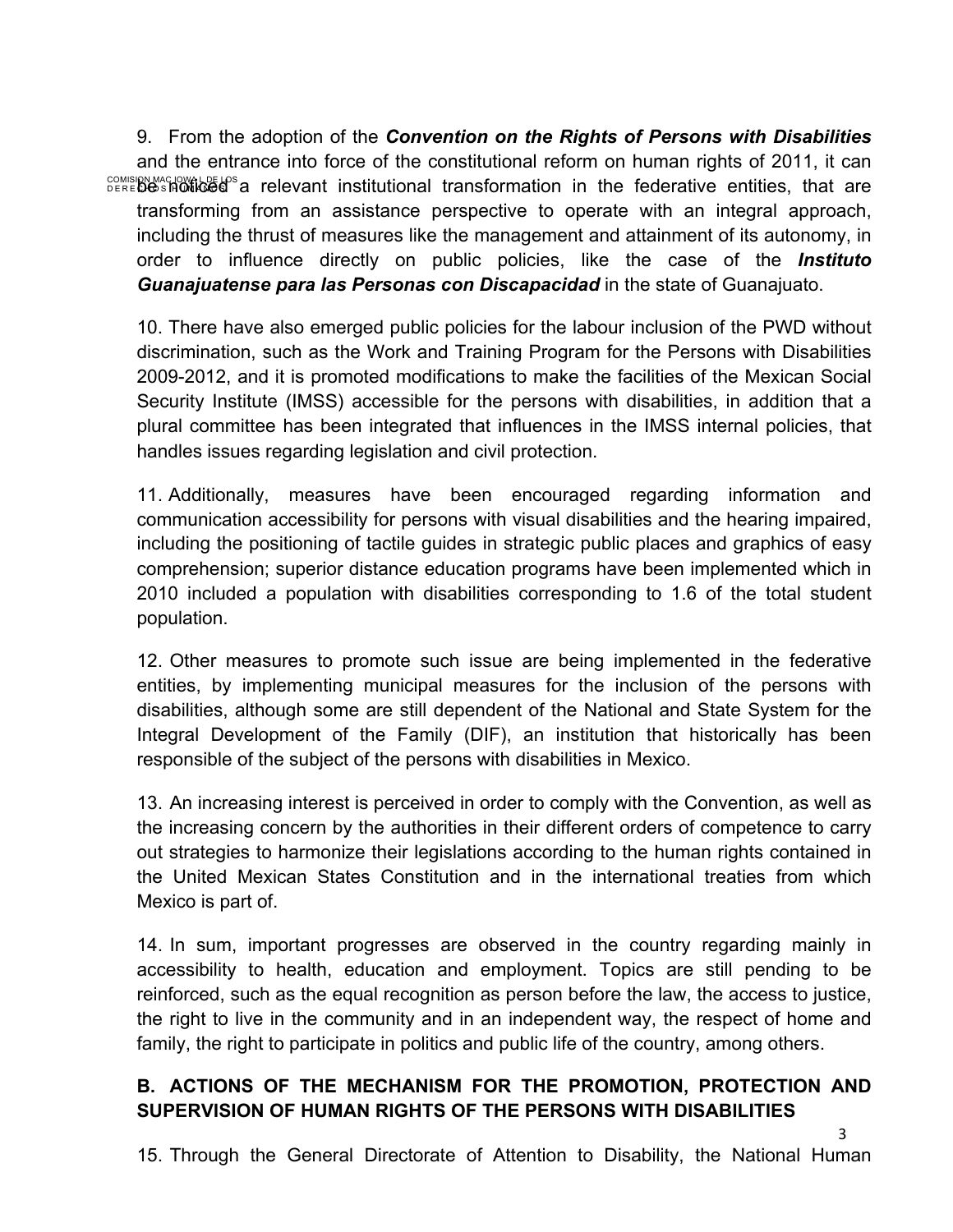Rights Commission has exponentially multiplied the promotion and defense actions of the rights of the PWD and has developed important national campaigns, generating more social awareness of such matter, and has empowered persons with noticeable disabilities in the spontaneous emerging of leaders with disabilities that become real change agents in their communities.

16. Since the creation of the General Directorate of Attention to Disability, from 2001 to 2013, 363 promotion events were held, and 45,356 people were trained; 569 meetings were carried out with civil society organizations, public servants and local organisms of human rights. In 2011, 21 promotion activities were developed and 7,265 persons were trained; 74 meetings were carried out with organisms of civil society, public servants and local organisms of human rights.

17. The National Human Rights Commission, through the General Directorate of Attention to Disability, in coordination with *Libre Acceso* AC., in 2012 developed an accessibility assessment to each of the regional offices of this Constitutional Autonomous Organism, with the scope to make easier the access and internal movement of the PWD within the facilities,

18. Concurrently, in 2012, 135 promotion events were held in the 32 federative entities of the country, making an impact on 17,741 people, highlighting by their relevance the following events: Fora for the Inclusion of the Persons with Disabilities in Veracruz, Puebla, Durango, Nayarit, Estado de México, Oaxaca, Baja California Sur, Campeche and Coahuila, Binational Forum about the Rights of the Persons with Disabilities and the National Forum of Disabilities, Sexuality and Human Rights.

19. In the same year, 75,760 publications were distributed related to human rights of the PWD in all the federative entities and in the Federal District, through the State Human Rights Commissions and the National System DIF, and its counterparts in the states, among which it is necessary to outline the *Convention on the Rights of the Persons with Disabilities and its Monitoring Mechanism*; the Universal Declaration of Human Rights; the Federal Law to Prevent and Eradicate Discrimination; the General Law for the Inclusion of the Persons with Disabilities; We Have Human Rights: A human rights handbook for people with developmental disabilities; and the International Convention about the Rights of the Persons with Disabilities (Easy Reading). 208 networking and connection meetings were carried out with organizations of civil society, 197 actions of



COMISION NACIO MAL DE LOS DERECHOS HUMANOS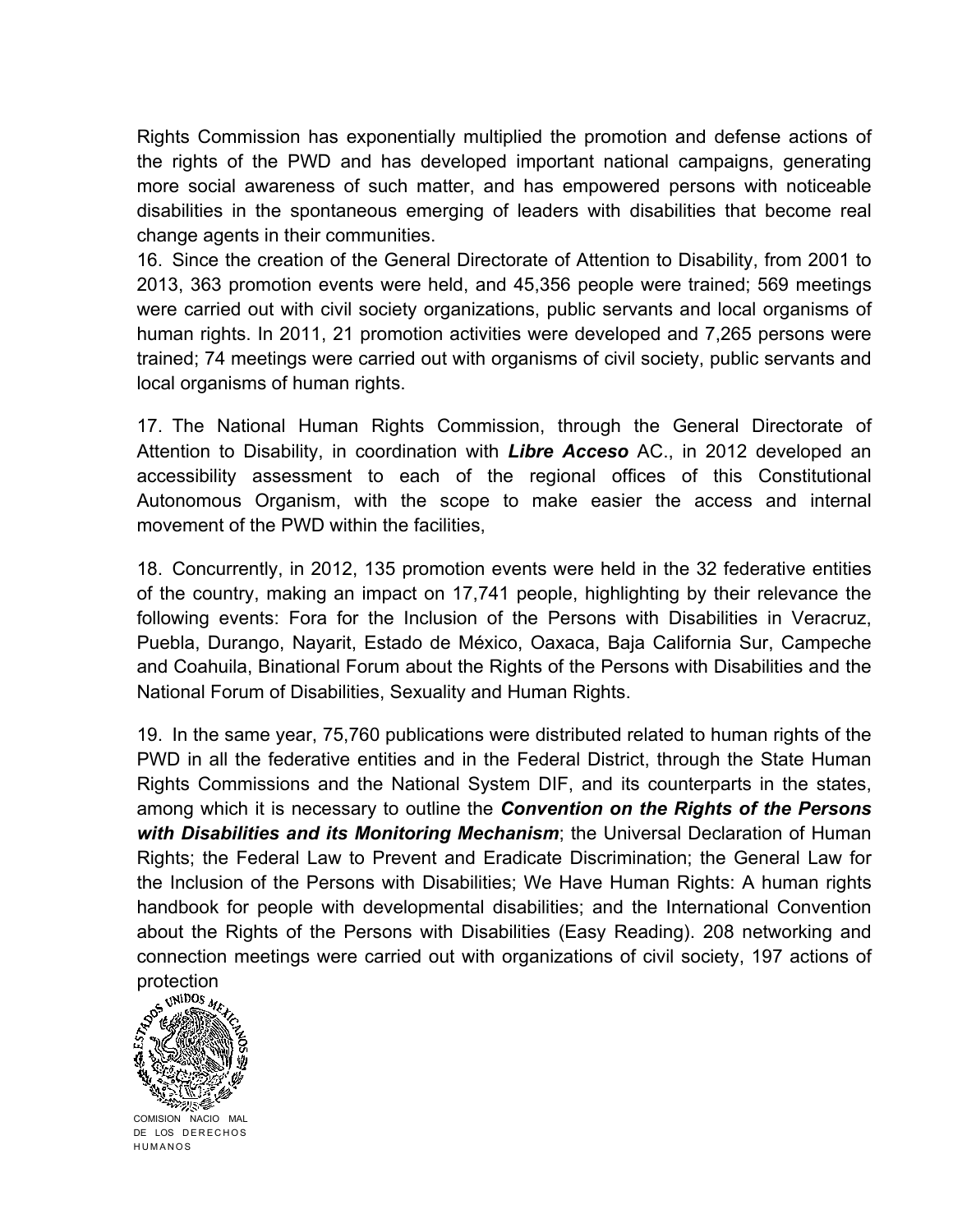including guidance and counsels, and 1,005 supervision actions of the rights of the persons with disabilities.

COMISION MAC IOWA L DE LOS DERECHOS HUMANOS

20. During 2013, 207 promotion actions of the human rights were performed such as forums, international seminars, conferences, meetings and dialogue panels, making an impact on 20,350 people, among them, people with disabilities and their families and their organizations, public servants and students. The events with major impact on the population and relevance concerning the application, respect and compliance of the *Convention on the Rights of the Persons with Disabilities* during that year were: International Seminar: The Political Rights of the Persons with Disabilities: a pending subject, Forum: the Convention on the Rights of Persons with Disabilities: 5 years from its application, the Conference about Accessibility and Human Rights, the II Conferences about the Rights of the Persons with Disabilities, First Regional Forum of Human Rights of the Persons with Disabilities in the State entity of Mexico and the International Forum about the Human Rights of the Persons with Disabilities: Legal Ability and Disabilities.

21. These events have allowed to gather concerns and to make guidance and counsels about alleged violations to human rights of the persons with disabilities. 75,789 materials were distributed in several formats and conditions of accessibility such as ink, easy reading and braille, highlighting the following: Mémoire of the Event "First National Conference about Human Rights and Persons with Disabilities", Inter-American Convention on the Elimination of all Forms of Discrimination against Persons with Disabilities, Notebook on the Right of Girls and Boys to the Highest Health Possible Level, *Convention on the Rights of Persons with Disabiiities and its Optional Protocol*, and the *Convention on the Rights of Persons with Disabilities and its Monitor Mechanism.* 287 meetings, 424 protection and 2,007 supervision actions were developed.

22. Regarding the material distributed on disability issues, from 2011 to 2013 the percentage of documents delivered increased by 233.9%, and from 2011 to 2013 the percentage of connection and networking meetings on human rights of people with disabilities increased by 287.83%.

23. In October 2009, the National Human Rights Commission prepared the first National Assessment of Accessibility, in an effort to develop a process for collecting objective and reliable information on the status of certain facilities where the Federal Administration is allocated. The goal of this National Assessment is to promote a culture of respect and promotion of the rights of vulnerable groups, especially people with disabilities, in a joint effort with the *Federación de Colegio de Arquitectos de la República Mexicana A. O.* and *Asociación Libre Acceso A. C.*

24. The National Human Rights Commission developed monitoring actions focused to analyze the accessibility as a tool for the full enjoyment of human rights of the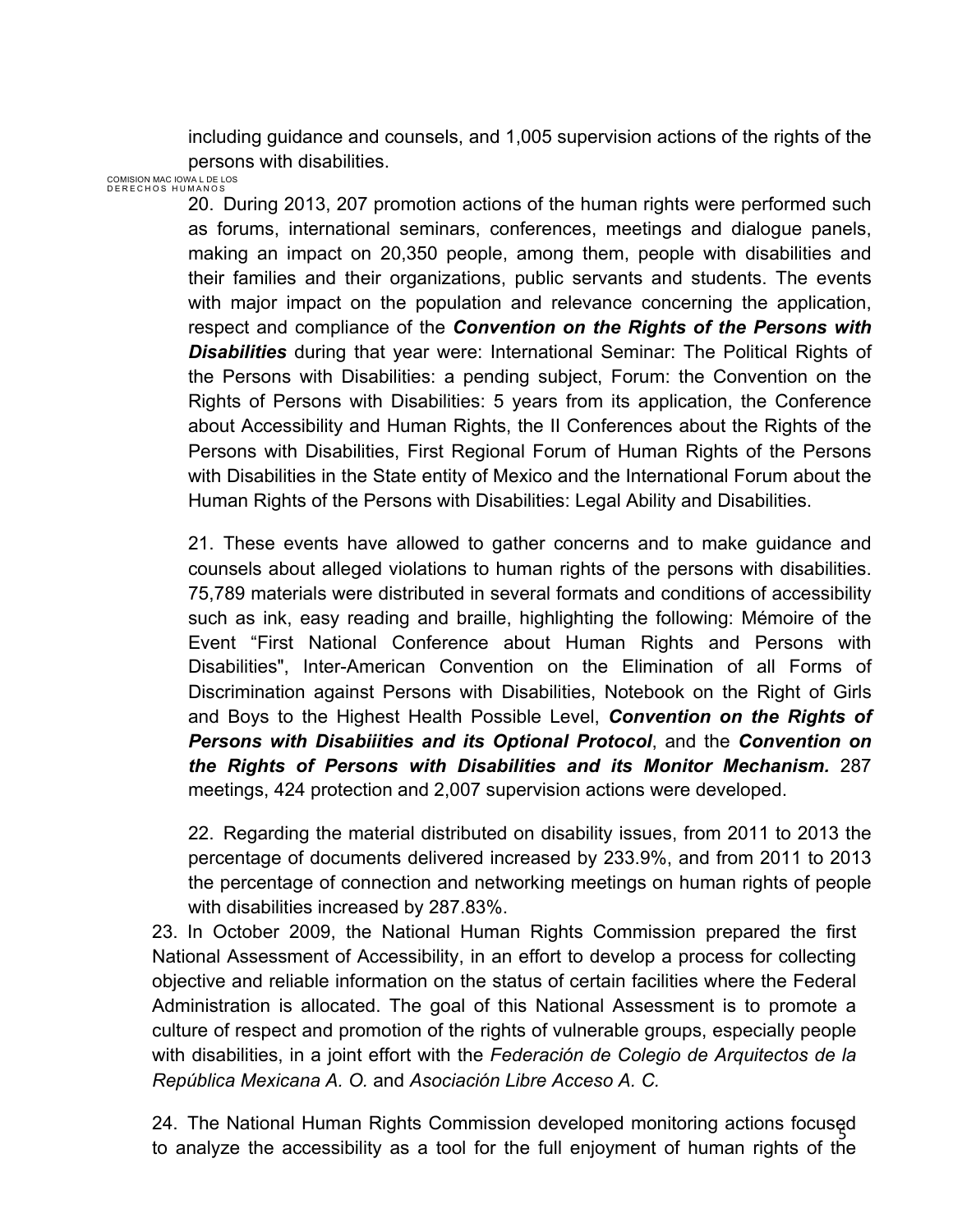PWD, and therefore, the compliance by the Federal Administration of the obligation to ensure an inclusive society.

25. For 2014, the National Human Rights Commission is driving actions to empower persons with disabilities, their organizations and their families, in order to become agents of impact in the society and make changes according to the perspective of social inclusion and human rights through the National Strategy for the Rights of the Persons with Disabilities and the National Campaign for Empowerment of the Persons with Disabilities.

## **C. COMPLAINTS BEFORE THE NATIONAL HUMAN RIGHTS COMMISSION**

26. Complaints received in reference to breaches of law, discrimination and abuse, violations of the right to health of women with disabilities caused by medical suggestions to practice sterilization, denial of reasonable adjustments in the workplace, restrictions on the right of education due to the lack of infrastructure and appropriate materials to ensure learning, as well as the limited adoption of institutional mechanisms to ensure equal opportunities for people with pervasive developmental disorders and people with psychosocial disabilities.

27. The information obtained in the special reports elaborated by the National Human Rights Commission reveal that in both, prison system and the hospitals and mental health centers, it is necessary to adopt measures of physical accessibility, protection of personal integrity and access to information for the enjoyment of human rights. Specifically on psychiatric hospitals, effective social protection systems are required, which must be accompanied by programs of inclusion and effective participation in the community.

28. It is worth to mention that since 2011, the National Human Rights Commission includes the categories of "Persons with disabilities" by type of disability inside the complaints and orientation system. On this topic, from 2012 to 2013 there was an increase on the issues resolved by providing advisory and support to people with disabilities in order to turn to the relevant government agencies.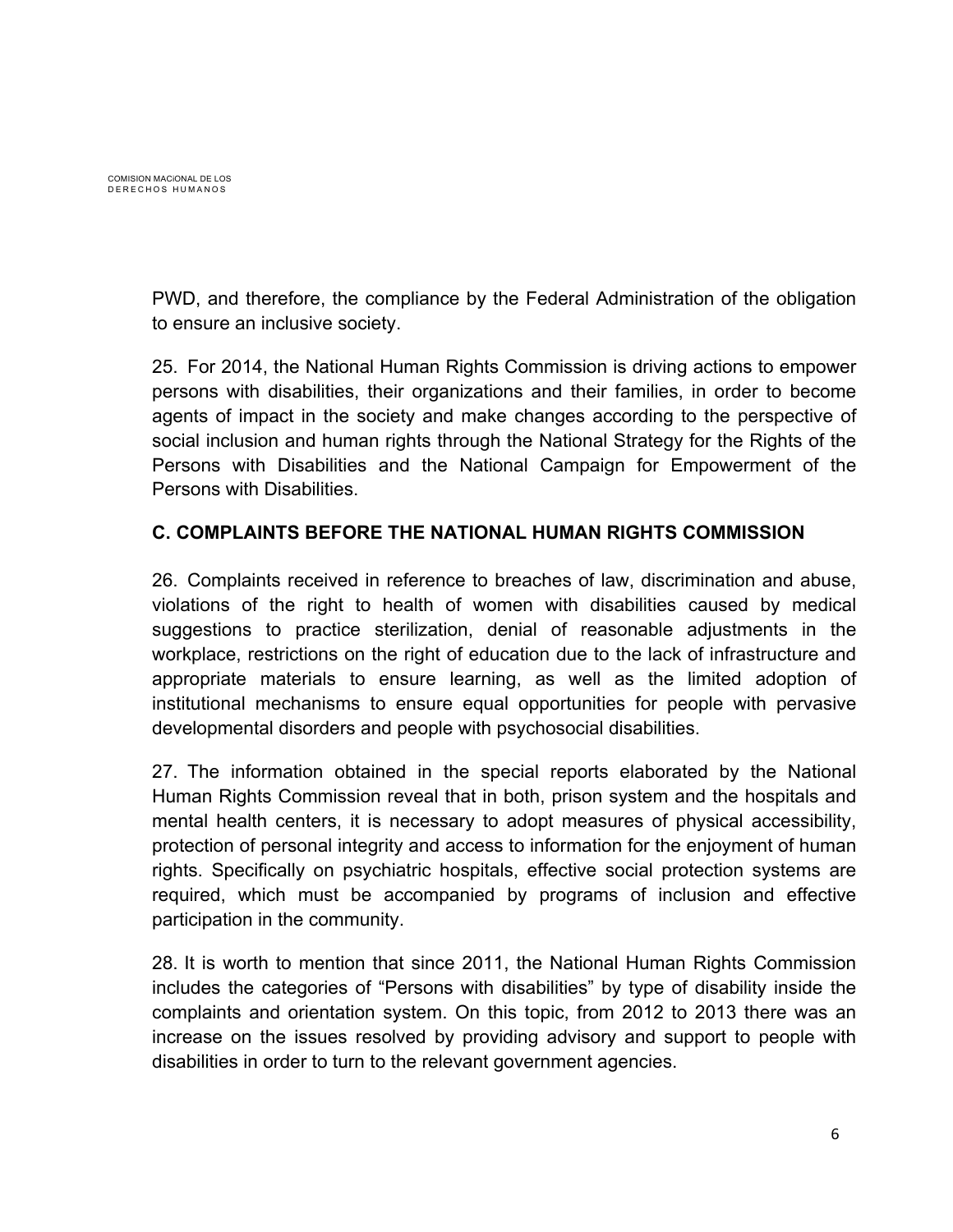# **D. RECOMMENDATIONS**

29. The National Human Rights Commission has issued five recommendations during the period 2009-2013 related to violations of the rights of the PWD. For example, the Recommendation 56/2011 regarding the right to education and access to information, including the necessity to ensure access to reading, learning and information for the PWD, as well as the implementation of specific educational materials to ensure the inclusion of disabled children. As a result of this Recommendation, the Mexican State provided listening and braille system materials to more than 78,000 students in basic education with visual impairment.

30. The Recommendation 44/2012 stands out the urgent necessity for the Mexican Government to implement feasible mechanisms for habilitation and rehabilitation of the PWD, and ensure their integration to inclusive working environments, supported by explicit legislative prohibitions to affirm the enjoyment of the right to nondiscrimination for disability reasons.

31. The Recommendation 75/2012 suggests that inclusion practices for people with psychosocial disabilities should be strengthened, including measures to discourage the establishment of centers of segregation of these people, and to promote the deinstitutionalization process through short and long term projects.

32. With regards to accessibility, the Recommendation 47/2013 emphasizes the necessity to establish uniform federal rates as an affirmative action for people with disabilities, as well as the incorporation of accessibility to federal transportation in order to ensure the autonomy and independent movement of the PWD.

33. In the Recommendation 66/2013, the National Human Rights Commission noted the insufficient development schemes in sexuality education for people with disabilities, and the lack of programs to facilitate communication in case of sexual offenses, taking into account the children in disadvantaged conditions.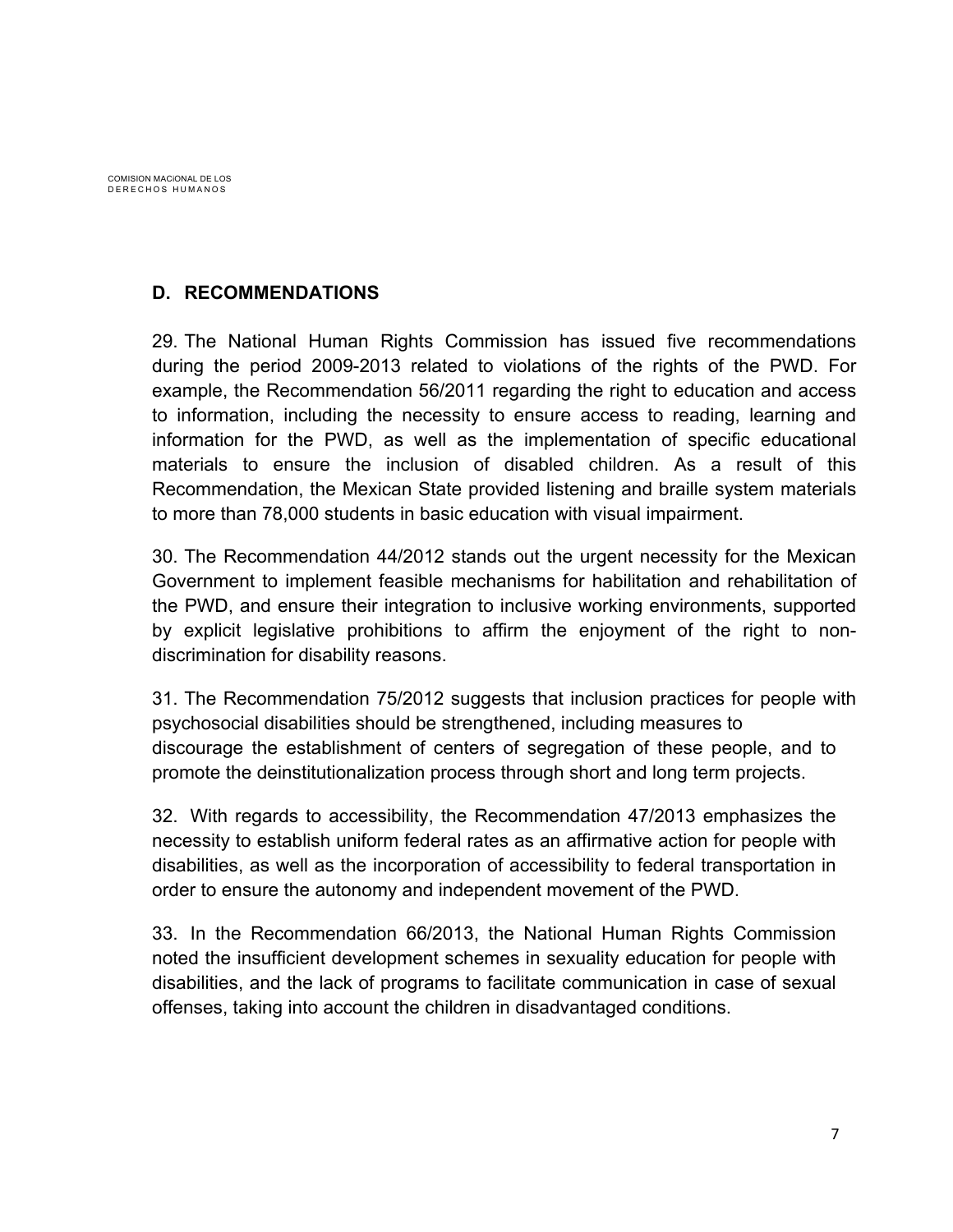## **E. UNCONSTITUTIONAL ACTIONS PROCEEDINGS**

34. The National Human Rights Commission has presented a number of unconstitutional actions proceedings after considering that dispositions stipulated in international instruments on human rights of the PWD have not been considered in some legislative provisions. During 2009 this faculty was exercised against the *General Health Law*, which used a segregationist language to refer persons with disabilities, and against the *Law for the Persons with Disabilities in the Federal District,* which did not include people with temporary deficiencies.

35. In 2010 an unconstitutional action was presented against the *Law of Municipal Government and Public Administration of the State of Jalisco,* due to the fact that it established the possibility that members of the local government of the municipalities of the Mexican state of Jalisco could be removed from their jobs derived of having acquired a permanent physical disability, which clearly violated the right to non-discrimination, rehabilitation and to have a reasonable adjustment in the workplace.

#### **F. COURT RULINGS**

36. Significant progress in the recognition of the rights of the persons with disabilities has been developed within the last two years, through the issuance of several national courts' rulings by addressing these rights in accordance with the United Mexican States Constitution and the international treaties on human rights. For example, the decision of the Supreme Court of Justice of the Nation that stated that disability is not synonymous of disease, by forcing the insurance companies not to discriminate the PWD.

37. Similarly, a decision on the legal capacity of persons with disabilities was issued, and notwithstanding that the complainant pretention to adhere to the provisions of article 12 of the Convention was not fulfilled, the Court established the obligation of judges to listen to the person with intellectual disabilities, and decide which acts can be independently addressed and which require support. The Supreme Court of Justice of the Nation also issued a decision to protect a person with physical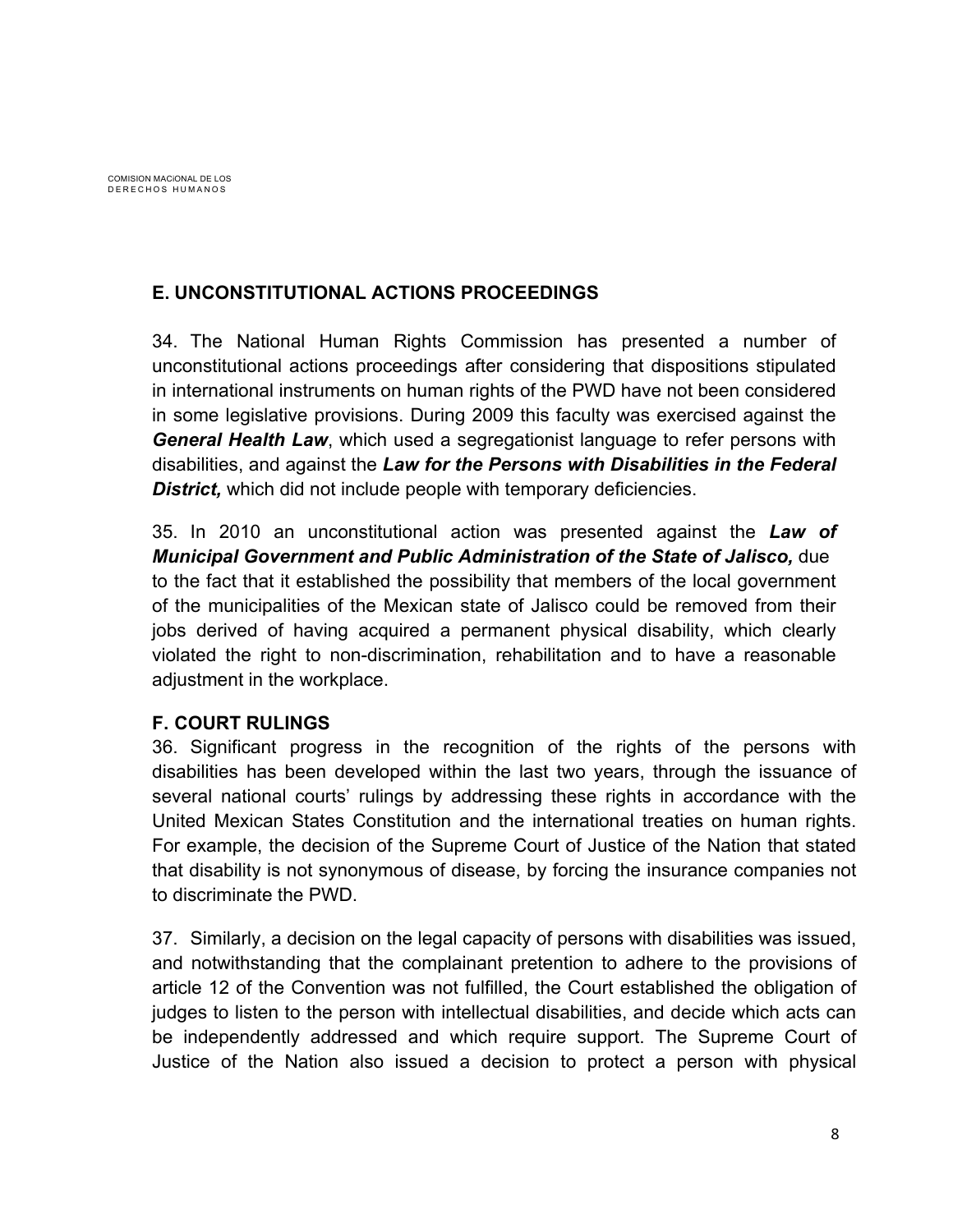

disabilities, stating that during the process of hiring people the absence of deficiencies to develop a job should not be conditional criteria, while the academic profile requested by the bidder company is fulfilled.

#### **CONCLUSIONS**

**FIRST.** The National Human Rights Commission highlights the need to multiply efforts to reduce the barriers that negatively impact the enjoyment of human rights of the PWD. It is necessary for the authorities of the Mexican State to work in a coordinated manner in order to allow the persons with disabilities to enjoy the same opportunities others do, including the adoption of measures to ensure the progressiveness and relevance of public policies, by developing effective mechanisms for inclusive inquiry of this social group.

**SECOND.** It is important to strengthen the empowerment of the persons with disabilities through broadly coverage awareness campaigns, to allow the persons with disabilities, their families and social organizations have more tools and abilities



to impact their environment and demand the observance and respect for human rights on the access to justice.

**THIRD.** This National Human Rights Commission considers necessary to promote in a more effective manner the rights of the persons with disabilities, particularly